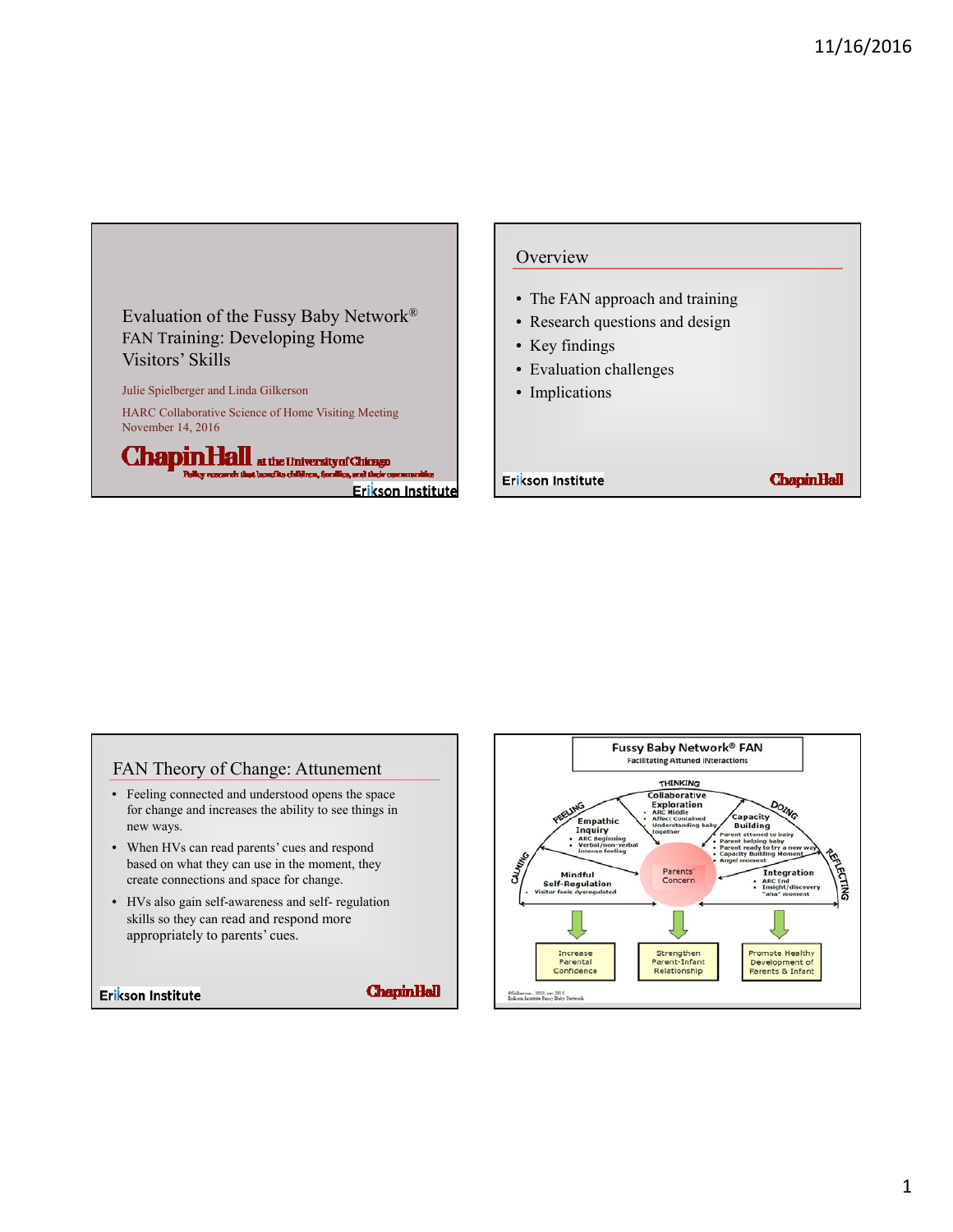

# Training Implementation

FAN training was provided to home visitors and supervisors in 9 credentialed HFA programs in IL over an 18-month period:

- Two-day core training
- 12 months of ongoing, on-site follow-up training twice a month and 6 months of monthly consultation
- On-site support from infant mental health and child development consultants

Erikson Institute



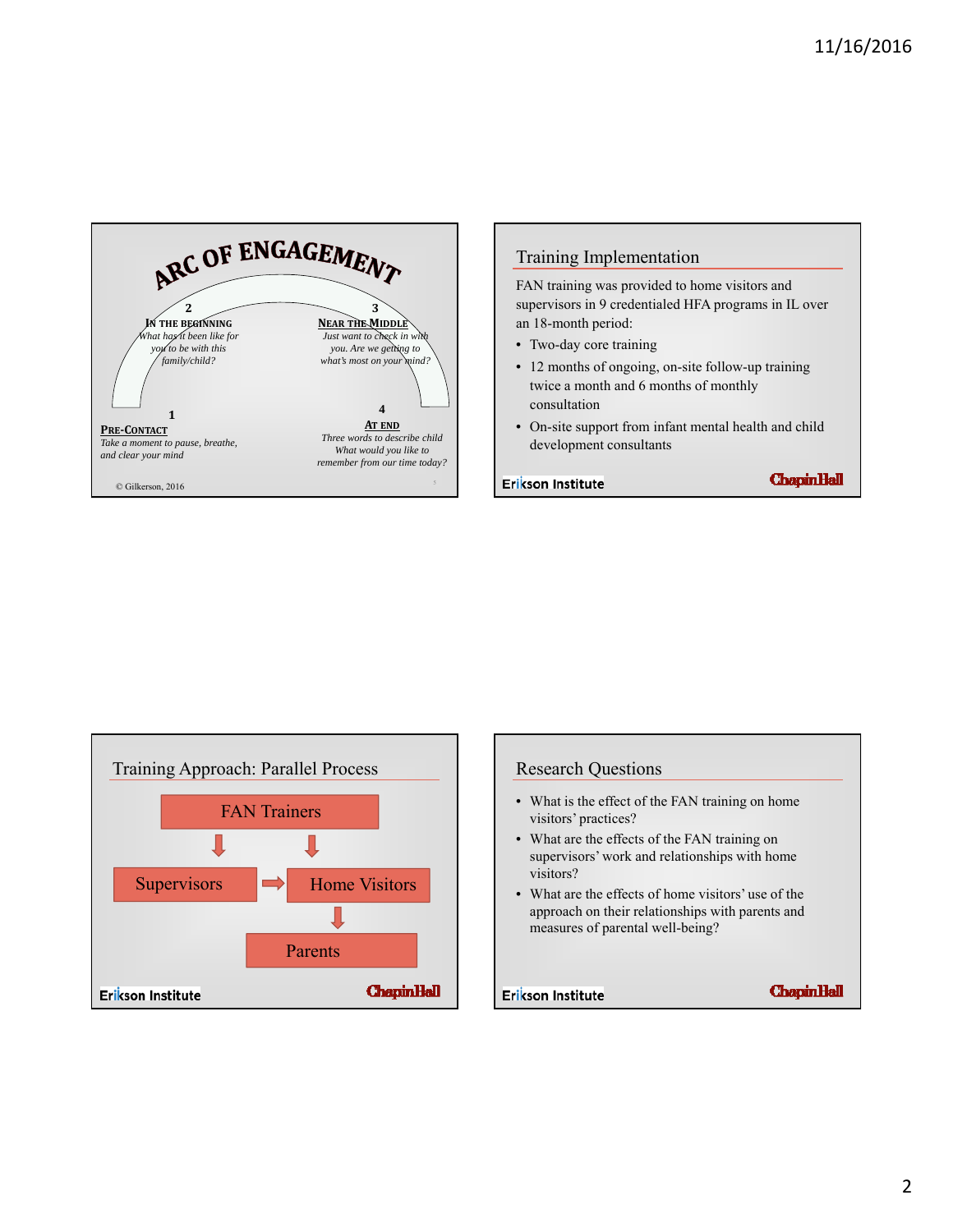

| Methods |  |
|---------|--|
|         |  |

#### • Staff

- Semi-structured interviews or focus groups at 9 and 18 months after start of training
- Surveys and standardized measures (SWI, WAI, and FFM) every 6 months
- Analysis of change over time
- Parents
	- Semi-structured interviews at two time points
	- Surveys and standardized measures (MEQ, EPDS, and PSI-SF) at two time points
	- Analysis of differences between pre-training and posttraining samples

Erikson Institute

**ChapinHall** 

# Key Findings: Staff practice changes

- Home visitors learned and used the FAN approach. After training, they were…
	- More attentive to parents' cues
	- Better able to follow parents' lead
	- More able to listen to and explore concerns of parents
	- Better able to regulate their feelings during visits
- Many supervisors used the FAN in supervision
- Supervisors and consultants validated HVs' reports
- Quantitative and qualitative data were consistent

### Erikson Institute

**ChapinHall** 

## Key Findings: Parents' experiences

- Parent reports of relationships with their home visitors were positive before and after training (WAI).
- Parents' and home visitors' views of their relationship were more aligned after training than before.
- Parent reports suggested home visitors shifted from "doing for" to "doing with" or collaborating with parents to find solutions.

"[My home visitor] tries to get me to answer my own question. ...She'll keep<br>asking questions, and eventually I'll address my own concerns. I'll say, 'What,<br>how did you do that?'...[And] when I have concerns that I can't *head that I can get through this on my own." (Parent in post-training sample)*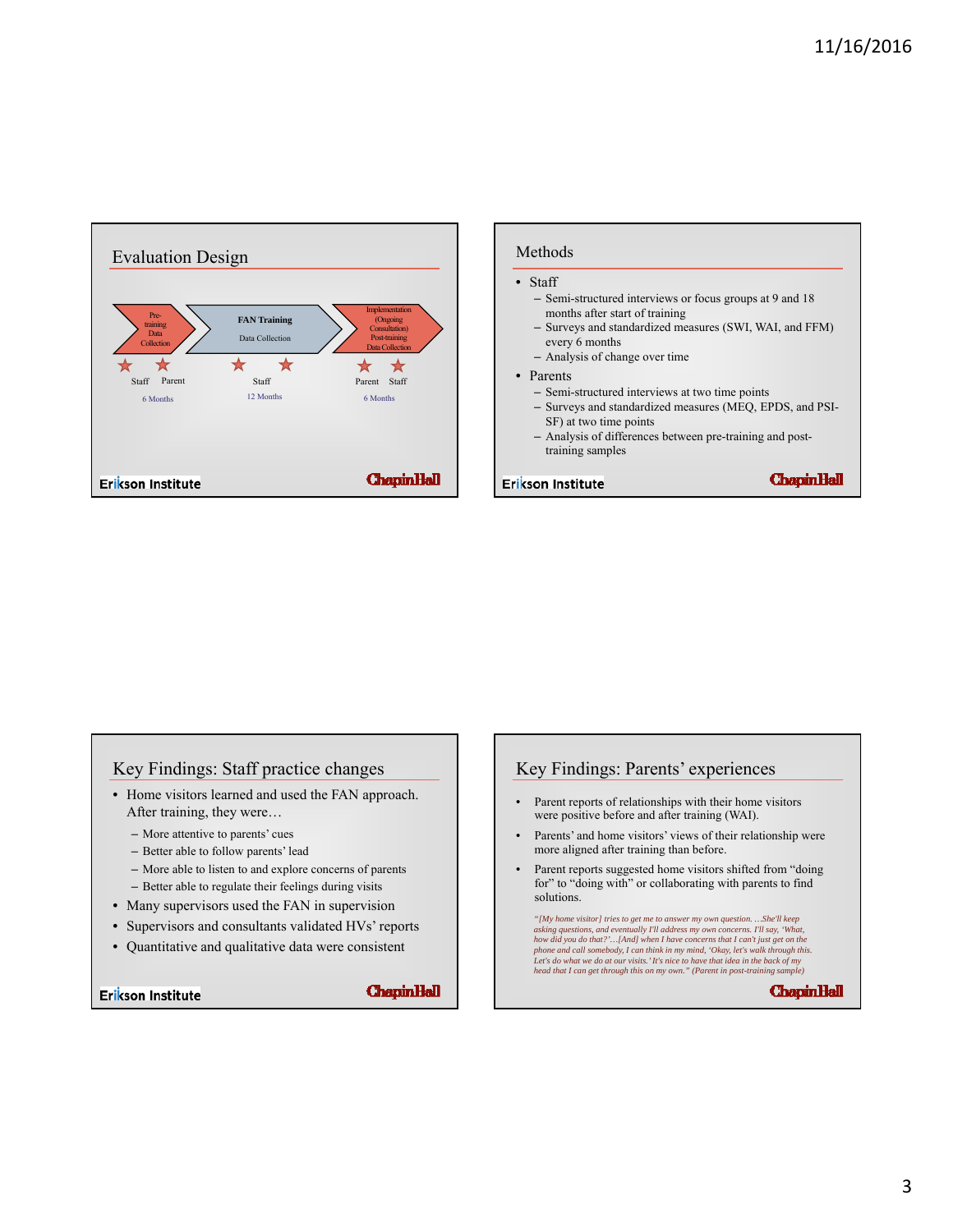### Convergence of Evidence from HVs and Parents

#### • Empathic Inquiry

- HV: *"We're not there to tell her what to do or fix her problem, so we've learned to ask 'Well, what you have you tried, what do you think works, what would you like to try?' They're always in the front seat, and should always feel like they're the expert in their lives."*
- Parent: *"I was talking to her about how I was struggling with my depression feelings. She listened and was very understanding about it. That's not something I like to talk about, and I felt comfortable talking to her. And the way that she responded with listening and being supportive was a really great thing.*

**ChapinHall** 

## Convergence of Evidence from Home Visitors and Parents

#### • Collaborative Exploration

- HV: *"A 2-year-old just could not stop throwing tantrums. I was like, "Why do you think she's doing this? What happens before these tantrums start?" They got to put it together without me pointing it out, and it was just really cool for the whole family. It all clicked with the mom and dad. Maybe they were more aware of it."*
- Parent: *"She usually tries to get me to answer my own question. She'll ask me questions, [and] I'm like, 'I know where you going with this.' She's like ... 'You know you just answered yourself?'"*

**ChapinHall** 

## Convergence of Evidence from HVs and Parents

• Capacity-Building

- HV: *"She really wanted her baby to soothe herself during her naps and go to sleep on her own. When we were done talking and it was the baby's naptime, I said, "Do you want to try it, now?" She didn't say "yes" or "no." She got up, put the baby in the crib, turned off the lights, closed the door, and then we're still thinking/doing because the baby's not crying."*
- Mother: *"I was like, 'She has rashes, am I supposed to take her to the emergency [room]?' And then she was like, "You know your baby more than me and anyone," she said. "If you think that they're severe or she's not herself, then take her."*

**ChapinHall** 

#### Convergence of Evidence from HVs and Parents

• Integration

- HV: *"It was really hard for me to sit there and not do anything for this baby that's fussing…How is she going to handle that? And so when she got the baby to stop crying, it was like this 'ah-ha,' moment…She was telling everybody in the parenting group. She was bragging about it."*
- Mother: *"She said, 'You calmed him down.' That was sort of an 'aha' moment for me. I don't have to always be so hard on myself. There's going to be different reasons he's going to cry. If you get him to be quiet even just for 5 minutes, it's OK."*